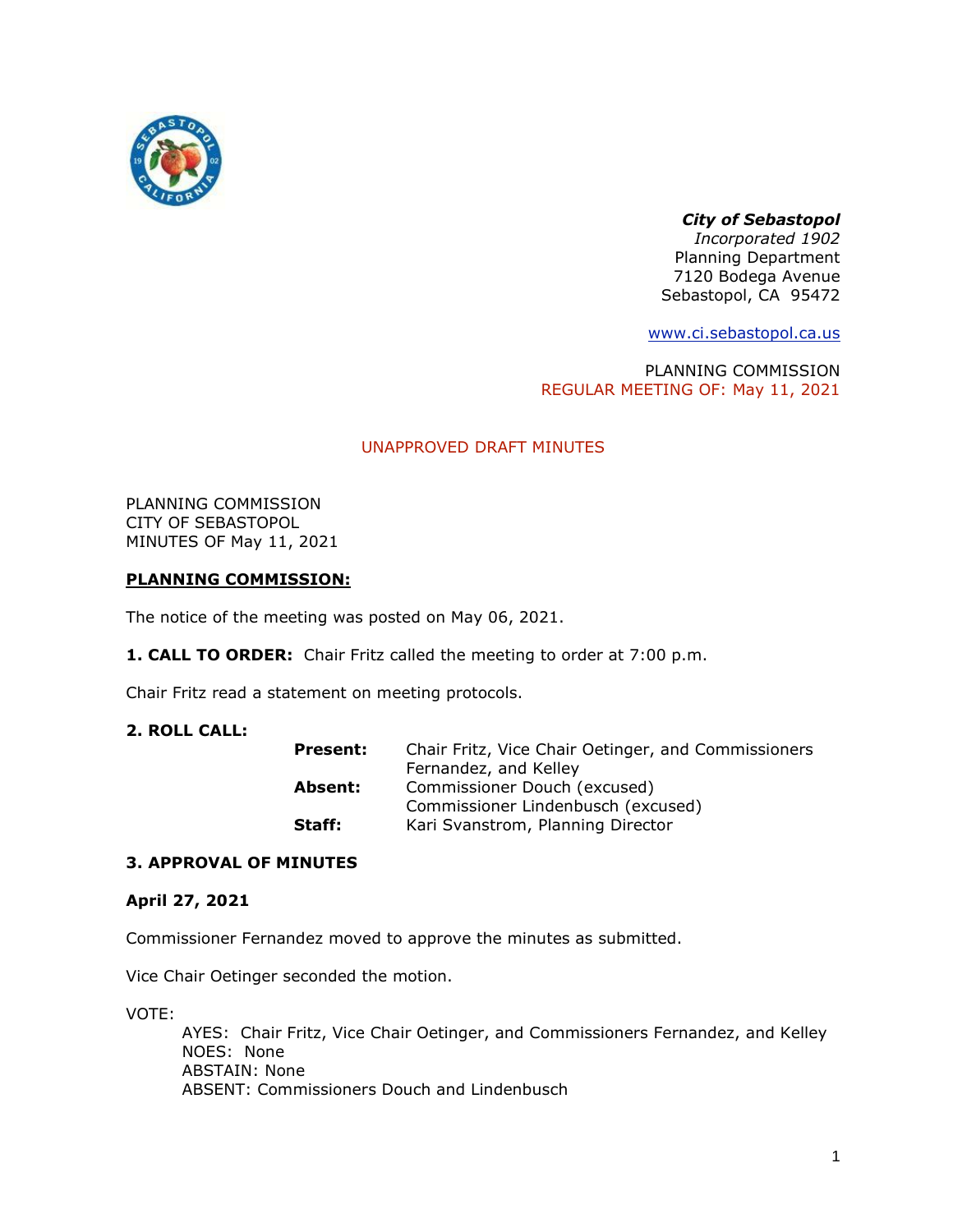## **4. COMMENTS FROM THE PUBLIC ON ITEMS NOT ON AGENDA:** None

### **5. STATEMENTS OF CONFLICTS OF INTEREST:** None

# **6. INFORMATIONAL REPORTS OR PRESENTATION(S):**

**A. MIDPEN HOUSING PRESENTATION –** MidPen Housing was the developer for the teacher housing project in San Francisco's Sunset District. Ali Gaylord, Director of Housing Development – North Bay, will present.

Director Svanstrom provided an introduction.

Ali Gaylord presented.

The Commission asked questions of Ms. Gaylord.

Chair Fritz opened public comment.

Director Svanstrom shared the following question that she received through Zoom chat: I understand that seeking low-income tax credit funds is very competitive, maybe 300% over prescribed. How do you work around this issue on planning your project?

### Ms. Gaylord responded:

Well, it is a very important citizen that is asking that question because it is highly oversubscribed, the low-income housing tax credit, and there really is not a way to plan around it, it is something that we must go in and compete for throughout the state. Particularly interesting and wonky in California is the way that you access a portion of the low-income housing tax credit is through tax exempt bonds, and taxes and bonds are allocated to each state based on per capital limits. In 2019, California hit its annual limit and now those bonds that did not used to be competitive are competitive, and that is how you access the credit. We have no kind of over-the-counter tax credit, or way to finance our projects. Everything now must compete. Bonds are oversubscribed about 3:1 statewide and in the Bay Area 7:1. It is very competitive and can delay projects for a very long time. We have already submitted one application for our tax credits earlier this year, which is kind of the last piece of funding that we need. We will be submitting another one in two weeks. It is kind of luck of the draw. We can have projects sitting and waiting for that last piece of funding for a long time.

### Kari Svanstrom commented:

I am curious to know how a City would start the conversation with the school district or a nonprofit housing developer? How does that process get started? Can you talk a little bit about that?

### Ms. Gaylord responded:

Understanding the market and understanding if there are educators that need this housing, I assume there would be, so I think that is a good place to start. If the school district is having issues retaining and attracting educators, they would probably be open to having some of those conversations of how this can be alleviated and is providing housing a way that they would want to. I think bringing an affordable housing developer into the conversation would be helpful because then you can start talking about some of the constrains, identifying sites potentially, and the City and the school district could also potentially identify sites first and do an RFP like San Francisco did. I think just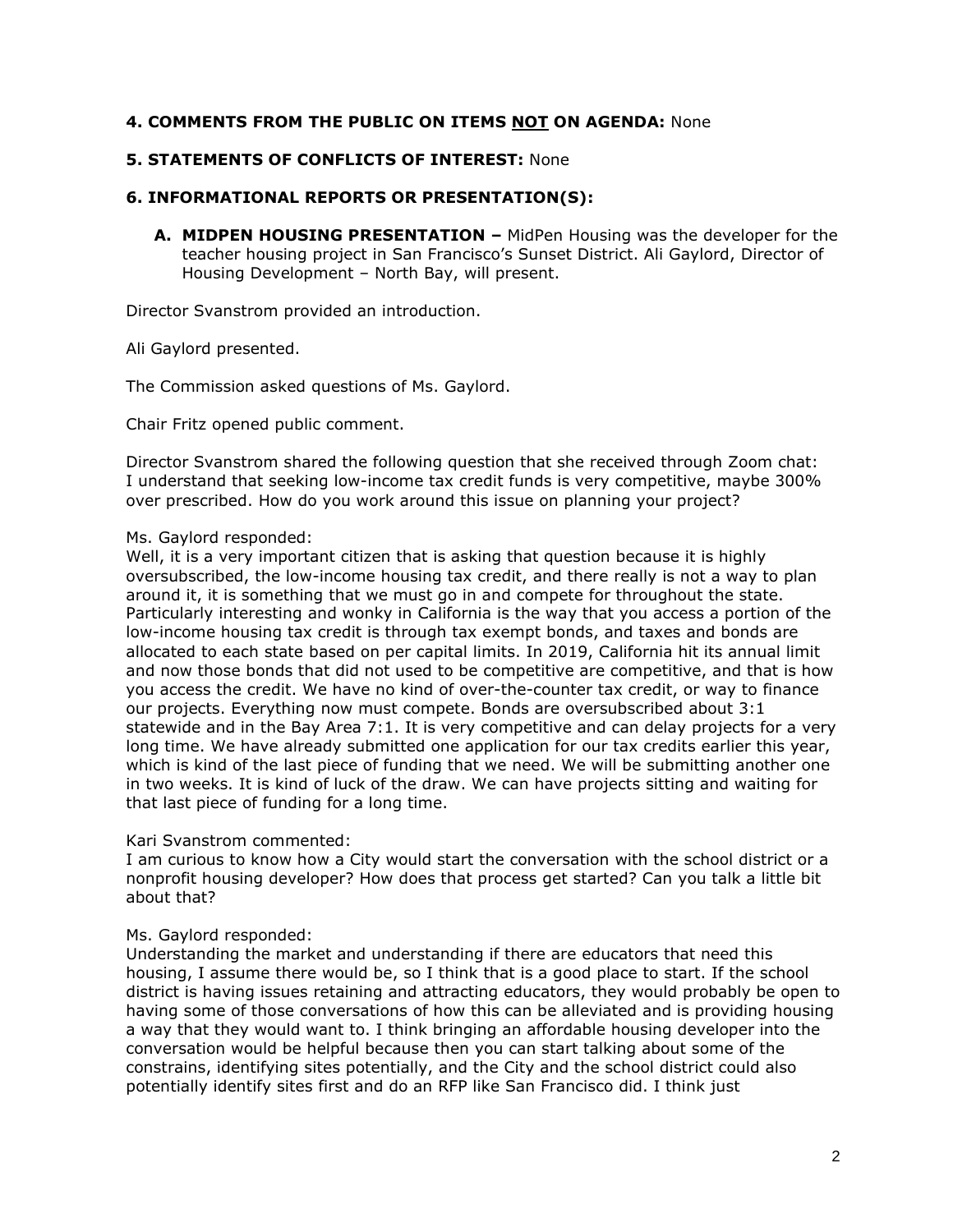understanding the need is where the conversation would start and understanding what kind of resources might be available in the community.

Director Svanstrom shared the following question that she received through Zoom chat: You mentioned that in focus groups laundry was important. Are there options that have washer/dryers in the unit?

Ms. Gaylord responded:

We did not have washers and dryers in the units. It is a five-story building and we have a laundry room on two different floors. It is more common for us to do the common laundry room than it is for individual laundry and it give the ability to have more storage space and space in the unit. We rent the equipment and maintain the equipment. It is our more typical way of doing things. The equipment that we use are all high efficiency and low water use too.

Hearing nothing further, Chair Fritz closed public comment.

The Commission asked additional questions of Ms. Gaylord.

Chair Fritz thanked Ms. Gaylord for her time and presentation this evening and concluded the item.

Ms. Gaylord thanked the Commission for the opportunity to present and answer questions.

## **7. SUBCOMMITTEE UPDATES**

### **Kathy Oetinger, Vice Chair**

She and Commissioner Fernandez attended the last Public Arts Committee meetings to present the Lives Pool mural project concept. At some point, the Public Arts Committee will form a subcommittee to which they have asked me to participate, and I have agreed. That subcommittee will consider what kind nature of murals to affix to the fence at Ives Pool. That is where it stands, I kind of put that on the backburner, but still on the list. Commissioner Fernandez and I are planning to meet next Tuesday at 10:00 a.m. in the park to talk about the next steps. I have a few ideas of things that might coordinate well with the asphalt removal and replacement project and that if we can work with Superintendent Del Prete to decide what should be done at that time, then he can implement that if it works with him, his budget, and needs. If not with his budget, maybe we can find the money for those things. I think our next step would be to try to complete things that coordinate with the pavement removal and replacement in the area where it is going to occur.

### **Evert Fernandez, Commissioner**

We are looking into and gathering information, I think I mentioned this as the last meeting, regarding Ives Park. We are trying to get some background information so we can be as prepared as possible. Director Svanstrom will be involved. It has to do with daylighting the creek at Ives Park. There are some opportunities for funding with it. I have just enough information to not have any details. We hope to have more information on this at our next meeting. Back to the Public Arts Committee, it was an interesting meeting. Vice Chair Oetinger was so well organized, she had measurements and pictures, and basically handed it over to them. The Public Arts Committee really seemed to appreciate that. Hopefully, the Public Arts Committee will move forward with it. There is a question of whether they want to paint the slats, or there are also companies that you can send a painting or a picture and then they will print the whole image on the slats, so they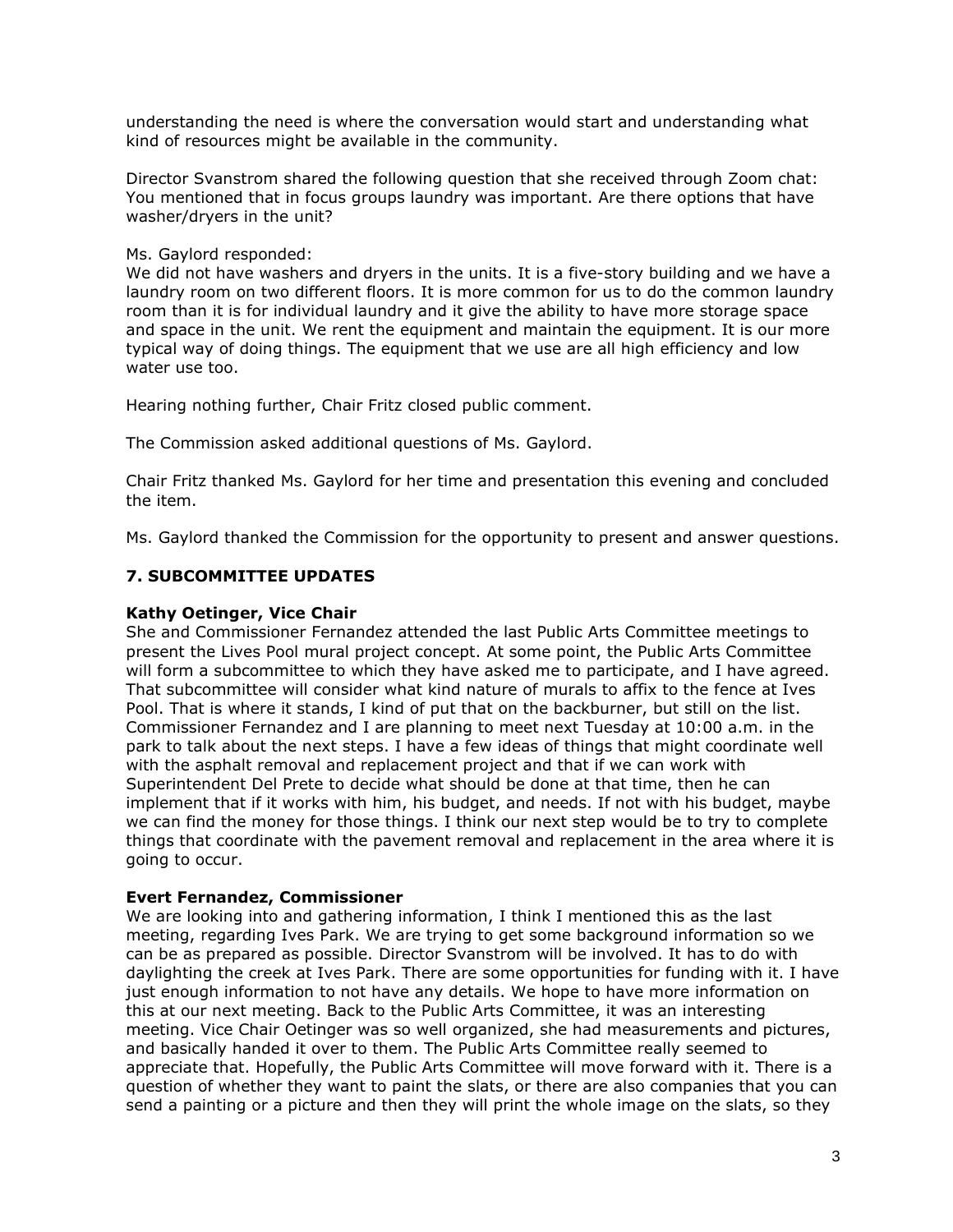were not sure how they wanted to proceed with that, but they are certainly open to it. They had questions about going through the trouble and the timing of the Master Plan and I assured them that that is not close yet. Vice Chair Oetinger did good work.

## **Kathy Oetinger, Vice Chair**

I also thought that there was more interest in not spray painting the existing surface, which is what the original, reduce, reuse, recycle, idea was. There is some interest in involving schools or the community in a series of murals or multiple murals that children could participate in, or the community could participate in, and said all those details are things they would want to look at. I do not think they have completely ruled out all the concepts. I think that the Public Arts Committee, as it is composed right now, is more interested in something that is painted by hand that involves children and the community. Also, I thought there was some mention of leaning towards promoting the pool with pool themed images, especially if it were up on Willow Street. I think people were just thinking about their vague ideas. As time goes on, and if they are on the subcommittee, I think the best idea will be formulated out of working with the group.

### **Evert Fernandez, Commissioner**

The manager of Ives Pool was in attendance and he also agreed to be on the subcommittee. It would be helpful to get his input.

## **Kari Svanstrom, Planning Director**

Thank you, Vice Chair Oetinger for the background information on creek daylighting. I had a scoping meeting today with the engineering firm that we are looking to use for that study, the hydrology, and the creek design, and they did have a lot of questions. I told them that I would ask the Commission to think specifically about how you envision the creek being daylit, and with natural banks, and things like that. Are there projects in the area, or that you know of, that you envision that environment being? There are a lot of different ways of doing it, but they thought it would be helpful to get a sense of what the Commission is thinking. If you know of something right now, I would love it hear it and pass it on to them, if not, you could think about it and send m an email with any thoughts you might have. They said that that would be helpful as they are putting together their scoping and getting started on the project. In terms of the environments, they want to do something that is appropriate to the area as well. We will be looking at that in terms of the landscape, what that feel is. We are getting started on those two studies.

### **Evert Fernandez, Commissioner**

There is information and I think it is important to have a presentation with the individual that we mentioned at the previous meeting, which we are working on, she was going to talk about and show examples of other projects that they have done. Some even seemed to be impossible, very challenging, but they were able to get through it. I think that is a helpful starting point to see what is possible, what is their history, their background, so it is not something new that they are just doing, and that they benefit the community.

# **Kathy Oetinger, Vice Chair**

I am curious, how far along are you with the group that you are working with, Director Svanstrom? Has a contract been signed?

### **Kari Svanstrom, Planning Director**

The meeting was to discuss the project scope of work for the City to review. Nothing has been contracted at this point. Suggested that she talk with Vice Chair Oetinger about the referral offline.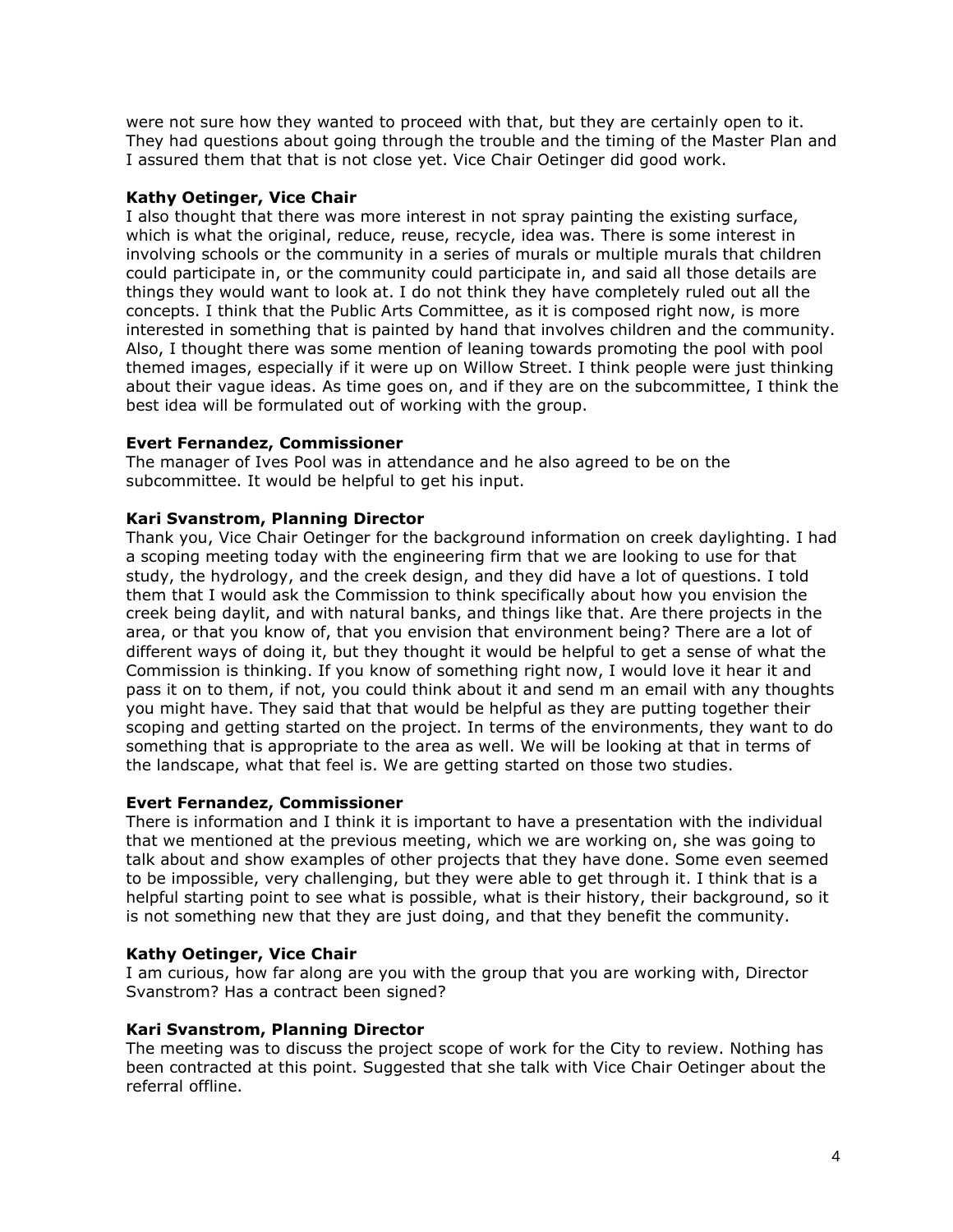#### **Paul Fritz, Chair**

Having a presentation of some different ideas might help the Commission give some feedback. I cannot think of any examples off the top of my head of places where I have seen creeks. I know there is a Santa Rosa Creek that they put the greenway along in downtown Santa Rosa, and that is an example, but that is about the only one I can think of. My initial two cents are that I would like to make the creek somewhat accessible. I would not want to see a dense riparian woodland passing through there. You would not be able to see or get near the creek if that were the case. Part of the opportunity at Ives Park and the think that I have mentioned before which always frustrated me is that we have this nice, kind of grassy area, which is the only kind of naturalized part of the creek, and we have fenced it off so people cannot get close to the creek. I would like to see some opportunities to get closer to this moving body of water that runs year-round. That is my two cents for what I would like to see, but I would like to see some examples of creek freeing projects, both before and after.

### **Kathy Oetinger, Vice Chair**

Right now, our Master Plan talks about taking areas of the creek that are open and covering over them to give us more space and that is kind of a tradeoff. I think we should think about that, because that would be a change if we did not want to do that. I like the space, but I can see both sides. I think we should be thinking about that. Director Svanstrom, would the Council have to approve any contract first?

### **Kari Svanstrom, Planning Director**

If it is under a certain dollar limit then it would not need to go to Council as it is already in the approved budget for this year. The budget is allocated so as long as it is within budget, which is below the threshold that needs to go to Council.

### **Kathy Oetinger, Vice Chair**

Okay. Especially if it came with private funding, it would be a lot less. Thank you very much, Director Svanstrom, I will be in touch with you.

### **Kari Svanstrom, Planning Director**

With regards to the Climate Action Subcommittee, they do have a meeting tomorrow at 3:30 p.m. and they have a variety of things on their agenda. I will mention that the open seats are still being advertised for. The information and application is available on the City's website.

### **Paul Fritz, Chair**

It sounds like the design review subcommittee is starting up soon so I may have something to report at our next Commission meeting.

#### **Kari Svanstrom, Planning Director**

The design guideline subcommittee will be meeting next Wednesday, 5/19.

### **Evert Fernandez, Commissioner**

I report on the Zero Waste Subcommittee. Vice Chair Oetinger and I spoke about this before. I offered to step in as a representative from the Commission for Zero Waste. I am going to do that. I went to my first meeting, trying to catch up, a lot to listen to. The biggest item they are working on is what is called SB 1383, which is coming up in 2022, and it has to do with cities having plans for composting and recapturing food, and a whole list of items that the subcommittee is looking to get ahead of. That is kind of the main thrust right now. There are two Councilmembers on the subcommittee as well as the City Manager. We will agendize the appointment for our next meeting so that I can be